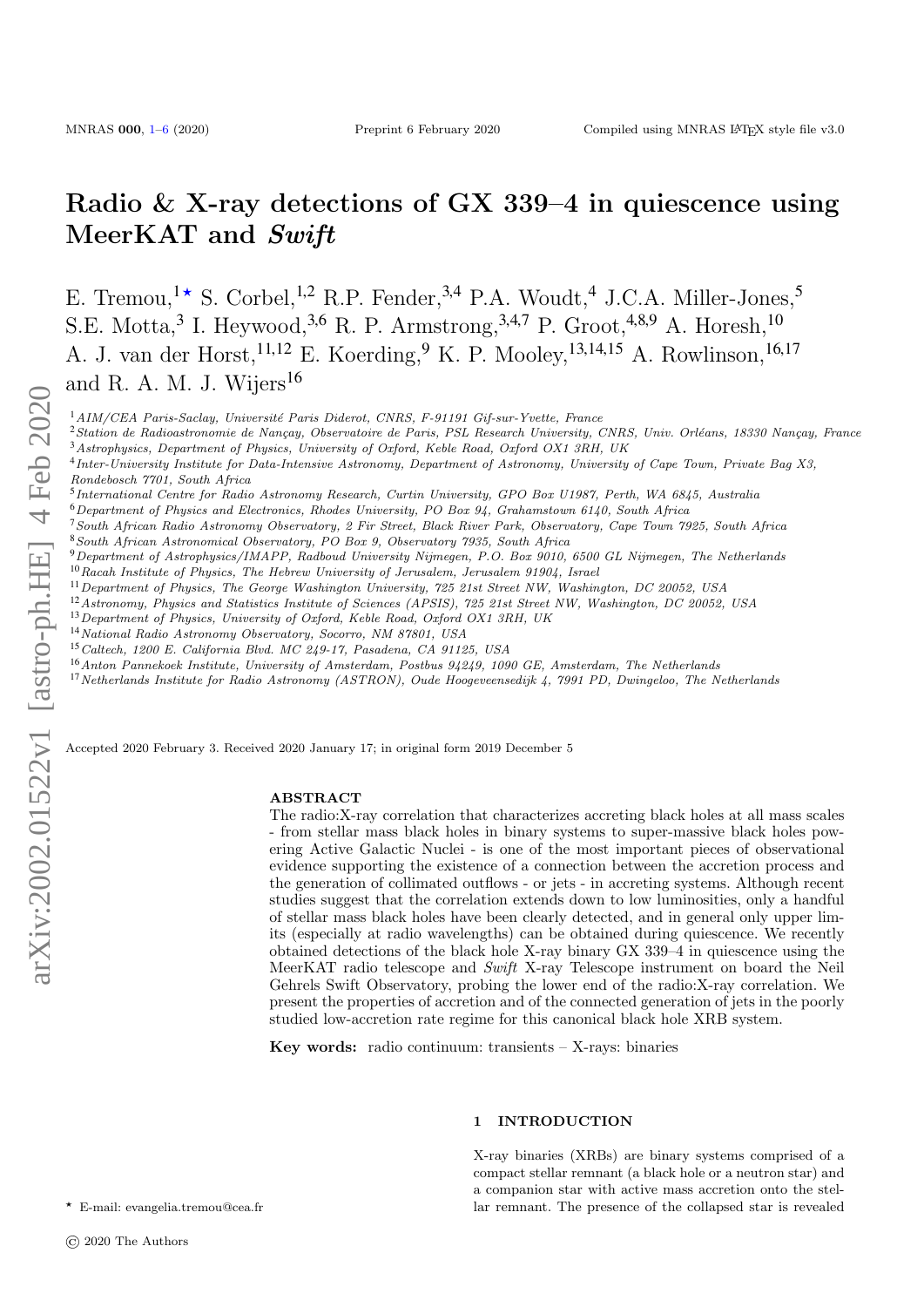by X-ray and radio activity whose (relative and absolute) strength depends on the accretion rate onto the compact object and the state of the accretion disk that forms around the compact object. In low-mass XRBs, the accretion from a low mass donor star occurs through Roche-lobe overflow: matter streams from the companion star to the compact one, forming an accretion disc that redistributes angular momentum and emits copious radiation peaking in the X-rays.

Transient XRBs spend most of their lives in a so-called quiescent state, during which they accrete at very low massaccretion rates and emit at X-ray luminosities ranging between  $10^{30}$  and  $10^{33}$  erg s<sup>-1</sup> [\(Kong et al.](#page-5-0) [2002;](#page-5-0) [Gallo et al.](#page-4-0) [2008\)](#page-4-0). The quiescent state is interrupted by occasional outbursts, active phases that can last from weeks to years, during which the source's X-ray luminosity can reach or even cross the Eddington limit,  $L_{Edd}$  [\(King](#page-5-1) [2000\)](#page-5-1). The accretion rate and luminosity of XRBs, and their X-ray spectral and fast time-variability properties, change dramatically as they go through the quiescence/outburst cycle [\(Remillard & Mc-](#page-5-2)[Clintock](#page-5-2) [2006\)](#page-5-2).

While an optically thick, geometrically thin accretion disk (thermal emission) dominates the X-ray emission at high accretion rates, non-thermal radiation from a radiatively inefficient accretion flow located in the inner regions of the accretion disk dominates at lower rates [\(Yuan & Narayan](#page-5-3) [2014\)](#page-5-3). The radiatively inefficient accretion flow is believed to be linked to the generation of compact jets, which emit synchrotron radiation, with a peak luminosity in the radio regime [\(Corbel et al.](#page-4-1) [2000;](#page-4-1) [Fender](#page-4-2) [2001\)](#page-4-2). Such jets appear to dominate the energetics of the system at low accretion rates [\(Fender et al.](#page-4-3) [2003\)](#page-4-3), and may even be responsible for part of the X-ray emission [\(Markoff et al.](#page-5-4) [2003;](#page-5-4) [Markoff &](#page-5-5) [Nowak](#page-5-5) [2004\)](#page-5-5) during the hard states. As a consequence, the radio and X-ray emission at low accretion rates are tightly correlated (e.g: [Hannikainen et al.](#page-5-6) [1998;](#page-5-6) [Corbel et al.](#page-4-1) [2000,](#page-4-1) [2003,](#page-4-4) [2013;](#page-4-5) [Gallo et al.](#page-4-6) [2003b,](#page-4-6) [2012,](#page-4-7) [2014;](#page-5-7) [Coriat et al.](#page-4-8) [2011;](#page-4-8) [Tetarenko et al.](#page-5-8) [2016\)](#page-5-8), and the radio:X-ray correlation is one of the most important pieces of observational evidence supporting the existence of a correlation between accretion and the generation of jets, also called disc-jet coupling. This correlation encompasses accreting compact objects at all scales (thus including super-massive black holes in Active Galactic Nuclei, AGN), when a mass term is considered, and is often referred to as the fundamental plane of activity of black holes [\(Merloni et al.](#page-5-9) [2003;](#page-5-9) [Falcke et al.](#page-4-9) [2004\)](#page-4-9).

While the outburst phases of black hole XRBs are relatively well studied, this is not true for quiescence and the low-luminosity states in general, which are seldom probed due to the difficulties in observing simultaneously these sources at very low fluxes. During such states, one has the opportunity to study the accretion process and the accretion-powered jets in a regime where the thermal emission from the thin disc does not outshine the radiation from non-thermal processes, which might have a fundamental role in the disc-jet coupling. Also, it has been recently shown that the quiescent state can show significant variability (e.g:, [Miller-Jones et al.](#page-5-10) [2008;](#page-5-10) [Hynes et al.](#page-5-11) [2009;](#page-5-11) [Froning et al.](#page-4-10) [2011;](#page-4-10) [Wu et al.](#page-5-12) [2016;](#page-5-12) [Plotkin et al.](#page-5-13) [2019\)](#page-5-13).

Interestingly, differences in the quiescent emission of neutron star versus black hole transients have been proposed as a possible signature of the absence of a hard surface, and might thus provide an indirect evidence for the existence

of an event horizon (e.g: [Quataert & Narayan](#page-5-14) [1999;](#page-5-14) [Menou](#page-5-15) [et al.](#page-5-15) [1999;](#page-5-15) [McClintock et al.](#page-5-16) [2003,](#page-5-16) although see [Jonker et al.](#page-5-17) [\(2006\)](#page-5-17) for difficulties with this interpretation). Hence, studying XRBs at low accretion rates is key to determine what properties - if any - of the disc-jet coupling depend on the nature of the compact object powering these systems.

GX 339–4 is a Galactic XRB with a low mass companion (∼1 $M_{\odot}$ ) orbiting a central black hole with mass ≥5.8 $M_{\odot}$ [\(Hynes et al.](#page-5-18) [2004\)](#page-5-18), with an orbital period of 42 hours, located at a distance of 8 - 12 kpc [\(Zdziarski et al.](#page-5-19) [2019\)](#page-5-19). GX 339–4 is one of the best studied black hole X-ray transients, having been observed in the radio and X-rays during several different outbursts over more than 40 years. GX 339–4 is also one of the key sources in the radio:X-ray correlation, as it is currently the system featuring the best simultaneous X-ray and radio data-sets covering several outbursts [\(Corbel et al.](#page-4-5) [2013\)](#page-4-5). Here we present only the detection in quiescence.

### 2 OBSERVATIONS

As part of the large survey project ThunderKAT [\(Fender](#page-4-11) [et al.](#page-4-11) [2017\)](#page-4-11), we are studying a large number of radio transients, including many XRBs, in the image-domain . The field of the XRB GX 339–4 is observed weekly since September 2018 with the full MeerKAT (Meer Karoo Array Telescope; [Jonas](#page-5-20) [2009\)](#page-5-20) array. A dedicated Neil Gehrels Swift Ob-servatory (hereafter referred to as Swift; [Gehrels et al.](#page-5-21) [2004\)](#page-5-21) monitoring program supports these observations, providing weekly X-ray measurements.

#### 2.1 MeerKAT radio observations

The observations discussed here were taken between April 2018, when the first ThunderKAT data were obtained using the full MeerKAT array, and November 2018, when the quiescent phase of the source ended with an outburst. The MeerKAT radio telescope is located in the Karoo desert in South Africa and comprises 64 antennas, 13.5 meters diameter each, with a maximum baseline of 8 km. Observations were made using the L-band (900 - 1670 MHz) receiver, split into 4096 frequency channels spanning 856 MHz centered at 1284 MHz. Observations typically alternated between the target and phase calibrator, while a bandpass and flux calibrator was observed at the beginning of the observing block. All observations were obtained in full polarization mode. The data were calibrated following the standard procedures with the Common Astronomy Software Application (CASA; [McMullin et al.](#page-5-22) [2007\)](#page-5-22). Imaging, self-calibration and direction-dependent calibration of the data were carried out with the new wide-band, wide-field imager, DDFacet [\(Tasse](#page-5-23) [et al.](#page-5-23) [2018\)](#page-5-23). For details, see section 2, [Driessen et al.](#page-4-12) [\(2020\)](#page-4-12).

#### 2.2 Swift X-ray observations

With the aim of studying the X-ray and radio correlation, we used available data taken by the Swift XRT instrument [\(Burrows et al.](#page-4-13) [2000\)](#page-4-13). For our analysis, we include measurements made from September 2018 through November 2018 where the source was in the quiescent state. We used eight observations from XRT in photon counting (PC) mode that are close in time to our radio observations. The counts range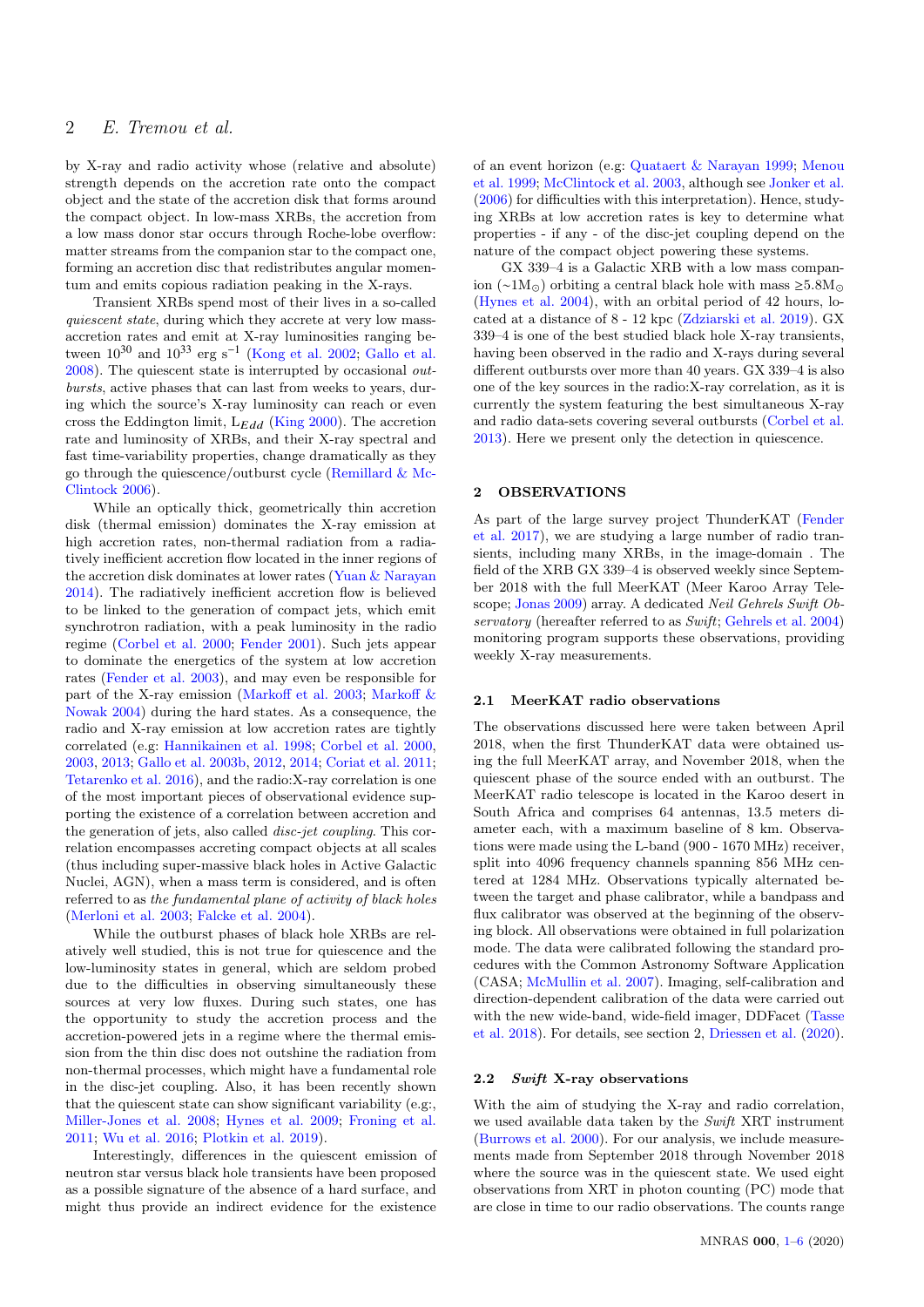GX 339–4 in quiescence 3

MJD Imag rms Measured  $f \mid \mathbf{u}$ Flux 3-9 keV Exposure time Counts  $(\mu Jy)$ beam−1) (µJy beam−1)  $(x10^{-13}$ erg cm−2 s −1) (ks) 58222 18.6 51.2 – – – 58369 40.1 63.6 – – –  $58370$  – – 1.29  $\pm$  $0.13$  $\frac{1}{1}$  1 58375 26.2 13.2 – – –  $58375$  26.2  $13.2$   $-$ <br> $58382$  26.2  $40.2$   $1.38$  ±  $\begin{array}{c} -1.38 \\ 0.14 \end{array}$  $\frac{1}{2.1}$  10 58389 35.3 71.6 3.35 ± 0.33 1.9 10 58396 27.7 43.1 3.76 ± 0.38 1.8 16  $58402$  27.5  $82.2$  – – –  $58403 \qquad 44.8 \qquad \qquad 47.8 \qquad \qquad 3.0 \pm 0.3 \qquad \quad 1.8 \qquad \qquad 17$  $58410$   $28.2$   $17.2$   $0.83$   $\pm$ <br>0.083  $\frac{1.8}{1.6}$  $58417 - 1.52$ 0.15 2.2 9 58418 25.9 63.4 – – –  $58423 - - - 8.26 \pm 0.83$ 2.0 9 58425 27.3 74.2 – – –  $58432$  26.5 92.1 – – – – 58439 32.3 76.2 – – –

<span id="page-2-0"></span>Table 1. MeerKAT & Swift observations of GX 339-4.

between 4-17 per observation. Photon pile-up is negligible with such low photon count rates.

We used the output of the standard pipeline processing and we analyzed the data using the XSPEC software package [\(Arnaud](#page-4-14) [1996\)](#page-4-14). We fit the energy spectra with a power-law model accounting for interstellar absorption and we applied Cash statistics to obtain the X-ray flux from the combined and the individual spectra. We fixed the column density to  $N_H = 6 \times 10^{21} \text{cm}^2$  [\(Zdziarski et al.](#page-5-24) [2004;](#page-5-24) [Cadolle Bel et al.](#page-4-15) [2011;](#page-4-15) [Corbel et al.](#page-4-5) [2013\)](#page-4-5) to obtain reliable fit and to constrain the flux and the photon index  $\Gamma$  for the combined spectra. The resulted photon index  $\Gamma = 2.2$  was additionally fixed for the individual spectra fits. All measurement IDs and the obtained fluxes are presented in Table [1.](#page-2-0)

## 3 RESULTS

## 3.1 Detection in quiescence

We started a weekly monitoring of the black hole XRB GX 339–4 at the end of its 2018 outburst. We obtained in total 13 epochs of the GX 339–4 field with MeerKAT (Table [1\)](#page-2-0). The source was not detected in any of the individual epochs due to its low flux density. We concatenated the individual epochs in the uv-plane and we obtained an image with an rms background noise level of 11  $\mu$ Jy beam<sup>-1</sup>. Owing to the Morr<sup>K</sup> AT sonsitivity and the visibility stacking tochnique. MeerKAT sensitivity and the visibility stacking technique, we obtained a solid detection of the source at 62  $\mu$ Jy beam<sup>-1</sup> during its quiescent state by combining 13 epochs, for a total integration time of ∼5 hours (Fig. [1\)](#page-2-1).

Figure [1](#page-2-1) shows the  $3\sigma$  upper limits in red of the individual MeerKAT observations while in the blue dashed line, we plot the detection level of the stacked image. In the top panel, we plot the fluxes that were obtained from the quasi simultaneous observations with the Swift/XRT instrument (3-9 keV). The source was also detected in the (3-9keV) individual XRT images. Thanks to the high sensitivity that characterizes the MeerKAT radio telescope and the Swift observations, we extend the radio:X-ray correlation for GX 339–4 down to  $L_X \sim 10^{-13}$  erg cm<sup>-2</sup> s<sup>-1</sup>, thus fully covering this system' s evolution cycle.

We have also checked whether the detection in quiescence is dominated by the observations close to the new



<span id="page-2-1"></span>Figure 1. The MeerKAT image showing the detection of GX 339–4 in quiescence and the light curves during the quiescent state. The lower panel shows the radio lightcurve from MeerKAT observations with red arrows indicating the upper limits while the green points correspond to the measured flux during this state. The blue dashed line shows the quiescent level. The blue points show the preceding and following outburst phase [\(Tremou et al.](#page-5-25) [2018,](#page-5-25) full outburst will be discussed in a separate study). In the upper panel, the blue line denotes the low luminosity state as measured by Chandra [\(Gallo et al.](#page-4-16) [2003a\)](#page-4-16) and the cyan line corresponds to the flux as measured by the combined Swift/XRT spectra of the observations shown in Table [1.](#page-2-0)

outburst that started at the end of November 2018 (MJD 58446) (Fig. [1\)](#page-2-1). Therefore, in the combined images, we also excluded the the brightest X-ray detection (MJD 58423). The result remained unchanged even without including this observation for the Swift image. The same test was performed for the MeerKAT radio map by excluding observing epochs close to the quick rise of the 2018 outburst [\(Tremou](#page-5-25) [et al.](#page-5-25) [2018\)](#page-5-25). In particular, we performed a stacking analysis with MeerKAT data by excluding the last 3 epochs (MJD 58425, 58432 and 58439), where GX 339–4 was detected at the level of ~ 57  $\mu$ Jy (~ 4.2 $\sigma$ ) neglecting the last 3 epochs.

Furthermore, we searched for radio variability hints on ∼ 1 month time-scale combining some of the epochs (MJD: 58369-58389, 58396-58418, and 58423-58439), where the signal to noise ratio (S/N) allows  $3\sigma$  detection of the source. The radio variability searches resulted in non-significant change of the flux density above  $1 \sigma$  of the average flux.

The concatenated image was deconvolved over four frequency chunks and hence we were able to obtain a frequency cube that allowed us to measure the flux at each frequency and consequently calculate the spectral index of GX 339–4. The four frequency chunks were centered at 962.9 MHz, 1.17 GHz, 1.39 GHz and 1.6 GHz and the flux densities that we obtained were 101.3±3, 84.9±5, 75.4±5, 57.0±8  $\mu$ Jy beam<sup>-1</sup> , respectively. This results in a negative spectral index  $\alpha \sim$  $-0.8\pm0.4$  in contrast to the constantly flat spectra ( $\alpha \sim 0.35$ ) that we see during the 2018–2019 outburst (Tremou et al. in prep.) and in the past hard states [\(Corbel et al.](#page-4-1) [2000,](#page-4-1) [2003,](#page-4-4) [2013;](#page-4-5) [Fender](#page-4-2) [2001\)](#page-4-2). Nevertheless, we note here that the subband calibration has not been properly evaluated and hence we are aware that our estimates may include a few percent of calibration error.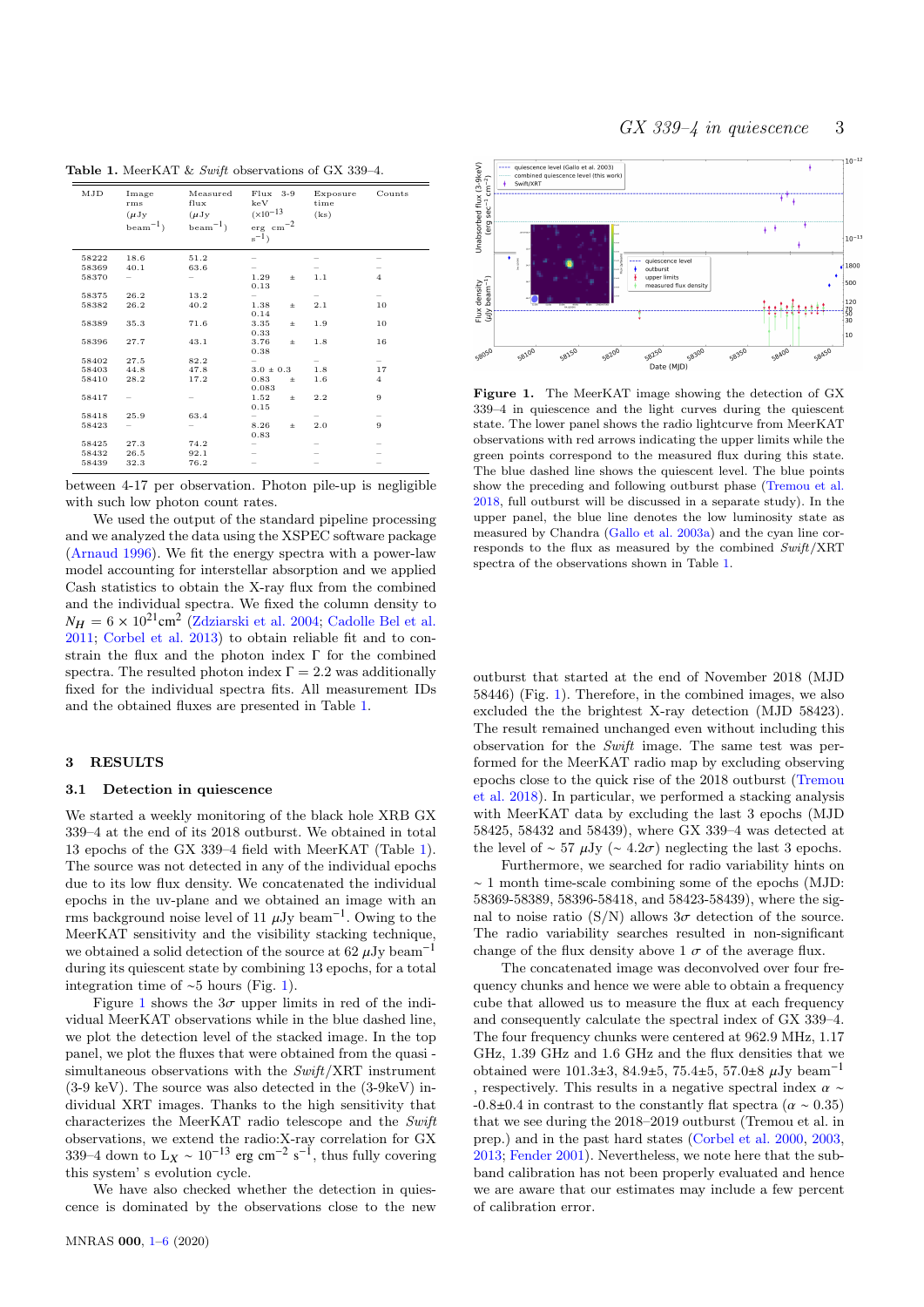# 4 E. Tremou et al.

# 3.2 Radio:X-ray Correlation

Simultaneous radio and X-ray observations of black hole XRBs in quiescence have successfully detected the targeted sources only for three low mass XRBs, namely V404 Cyg [\(Gallo et al.](#page-4-17) [2005;](#page-4-17) [Hynes et al.](#page-5-11) [2009\)](#page-5-11), A0620-00 [\(Gallo et al.](#page-4-18) [2006\)](#page-4-18), and XTE J1118+480 [\(Gallo et al.](#page-5-7) [2014\)](#page-5-7). They revealed a ratio of  $L_x/L_{Edd} \leq 10^{-8.5}$ , while one high-mass XRB, MWC 656 (Ribó et al. [2017\)](#page-5-26) shows a ratio of  $L_x/L_{Edd}$ ∼ 10−<sup>9</sup> . Past deep ATCA (Australia Telescope Compact Array; [Frater et al.](#page-4-19) [1992\)](#page-4-19) observations revealed only a marginal detection of GX 339–4 at 5 GHz with a flux density of 73  $\pm$ 16  $\mu$ Jy) showing a negative spectral index,  $\alpha$  = -0.6 [\(Corbel](#page-4-5) [et al.](#page-4-5) [2013\)](#page-4-5). Our current measurements are consistent with the values from [Corbel et al.](#page-4-5) [\(2013\)](#page-4-5), denoting the true level in quiescence. Although the radio:X-ray correlation seems to continue even in the quiescent state [\(Plotkin et al.](#page-5-27) [2017\)](#page-5-27), some hints of changes in the nature of the X-ray emission have been observed at low luminosities  $(L_x/L_{Edd} \leq 10^{-5})$ , [Gallo et al.](#page-4-20) [\(2007\)](#page-4-20); [Plotkin et al.](#page-5-28) [\(2015\)](#page-5-28)). Observations at very low accretion rates are therefore key to determine the properties of the faint jets observed in these regimes, and to constrain the still poorly understood physical processes underlying their generation.

In Figure [2,](#page-4-21) we place our quasi-simultaneous radio and X-ray measurements from this study on the  $L_X$  -  $L_R$ plane. In order to compare our results with the population of the quiescent/hard state black holes we we convert the MeerKAT radio flux into radio luminosity at 5GHz, assuming a distance of 8 kpc and a flat spectral index for consistency with objects at hard state. Assuming the same distance, we used the Swift/XRT spectra fitting to obtain the unabsorbed X-ray flux (1-10 keV) and we converted it into X-ray luminosity (1-10 keV). Our data points (green and purple) probe the lower part of the correlation while the blue and orange points show the previous extensive study of GX 339–4 during its past outburst-quiescence cycles [\(Corbel](#page-4-5) [et al.](#page-4-5) [2013\)](#page-4-5). Green arrows show the upper limits obtained by every individual observation reported in this work, while the purple point indicates the level that we obtain from the concatenated image from MeerKAT in radio and Swift/XRT in X-rays. The gray dashed line represents the best fit for black holes with a function  $L_R \propto L_X^{0.61\pm0.01}$  [\(Gallo et al.](#page-4-18) [2006\)](#page-4-18), which is consistent with the fit from the GX 339–4 data presented in [Corbel et al.](#page-4-5) [\(2013\)](#page-4-5) using a higher radio frequency (9 GHz) than the one presented in this work (1.28 GHz). However, in the case of a flat radio spectrum the results do not vary.

#### <span id="page-3-0"></span>4 DISCUSSION & CONCLUSIONS

We have presented an X-ray and a radio analysis of the black hole XRB GX 339-4 in quiescence using observations from Swift/XRT and MeerKAT. The source was detected during this state in both X-rays and radio. In order to improve our sensitivity, we concatenated data from several epochs from Swift/XRT and from MeerKAT, and we detected the source at the level of  $1.6 \times 10^{13}$  erg cm<sup>-2</sup> s<sup>-1</sup> and 62  $\mu$ Jy beam<sup>-1</sup>,<br>respectively respectively.

Sampling the low-luminosity end of the radio:X-ray correlation, we probe low Eddington accretion rates of XRBs

at the low X-ray luminosity quiescent level of the order of 10<sup>33</sup> erg s<sup>-1</sup>. The radio:X-ray correlation of L<sub>X</sub> ∝ L<sup>0.62±0.01</sup> in GX 339–4 has been well constrained for the brightest hard states by [Corbel et al.](#page-4-5) [\(2013\)](#page-4-5) using measurements covering ∼ 15 years. Our measurements confirm that the same correlation seems to continue with no break down to low luminosities, where we detect GX 339–4, which is characterized by a soft X-ray spectrum. While the binary system is going towards quiescence from the hard state, the X-ray spectral shape becomes softer until it reaches a constant shape (Γ ∼ 2.1, [Corbel et al.](#page-4-22) [2006,](#page-4-22) [2008;](#page-4-23) [Plotkin et al.](#page-5-29) [2013,](#page-5-29) [2017\)](#page-5-27). Our fitting of the combined Swift/XRT spectrum constrains the photon index Γ value which is consistent with the soft X-ray spectra. The soft X-ray spectra favor a mechanism where in the inner regions of the accretion disk, radiatively inefficient outflows are likely to develop within a geometrically thick and hot area.

The slope of the radio:X-ray correlation for GX 339– 4 is similar to that of the well studied binary source V404 Cyg, which has not shown any evidence that a synchrotron cooled jet could dominate the X-ray emission [\(Plotkin et al.](#page-5-27) [2017\)](#page-5-27). On the other hand, synchrotron self-Compton (SSC) processes from a radiatively cooled jet or a hot accretion flow may be responsible for generating the X-ray emission [\(Poutanen & Veledina](#page-5-30) [2014;](#page-5-30) [Malzac](#page-5-31) [2016\)](#page-5-31). Furthermore, the X-ray emission in quiescence can be driven by a less efficient particle acceleration along the jet axis implying optically thin synchrotron emission by non-thermal particles [\(Plotkin](#page-5-29) [et al.](#page-5-29) [2013;](#page-5-29) [Connors et al.](#page-4-24) [2017\)](#page-4-24).

MeerKAT radio observations show a negative spectral index  $\alpha = -0.8 \pm 0.4$  in the quiescent state favoring an optically thin emission in contrast to the constantly flat spectra  $(\alpha \sim 0.35)$  that seems to dominate the outburst phase of GX 339–4 (Tremou et al. in prep.). Although, radio emission in quiescence denotes the presence of hard state jets, the wide range of spectral indices that have been previously seen, it is not fully understood [\(Plotkin et al.](#page-5-13) [2019\)](#page-5-13) and it may be related with non-canonical jet geometry. Slightly negative spectral index could be seen in the case of a decelerating or a slowly expanding jet, while an inverted spectrum (eg: A0620-00; Dinçer et al. [2018\)](#page-4-25) could be generated due to the fast expanding parts of the jet (outer regions of the jet).

During our ThunderKAT campaign over the next years, we will be able to constrain the spectral evolution during both the outburst and quiescent state, the latter of which has been poorly understood so far.

#### ACKNOWLEDGEMENTS

ET and SC acknowledge financial support from the UnivEarthS Labex program of Sorbonne Paris Cité (ANR-10-LABX-0023 and ANR-11-IDEX-0005-02). JCAM-J is the recipient of an Australian Research Council Future Fellowship (FT140101082), funded by the Australian Government. PJG acknowledges support from the NRF SARChI program under grant number 111692. PAW acknowledges support from UCT and the NRF. We acknowledge the use of data obtained from the High Energy Astrophysics Science Archive Research Center (HEASARC), provided by NASA' s Goddard Space Flight Center. We thank the staff at the South African Radio Astronomy Observatory (SARAO) for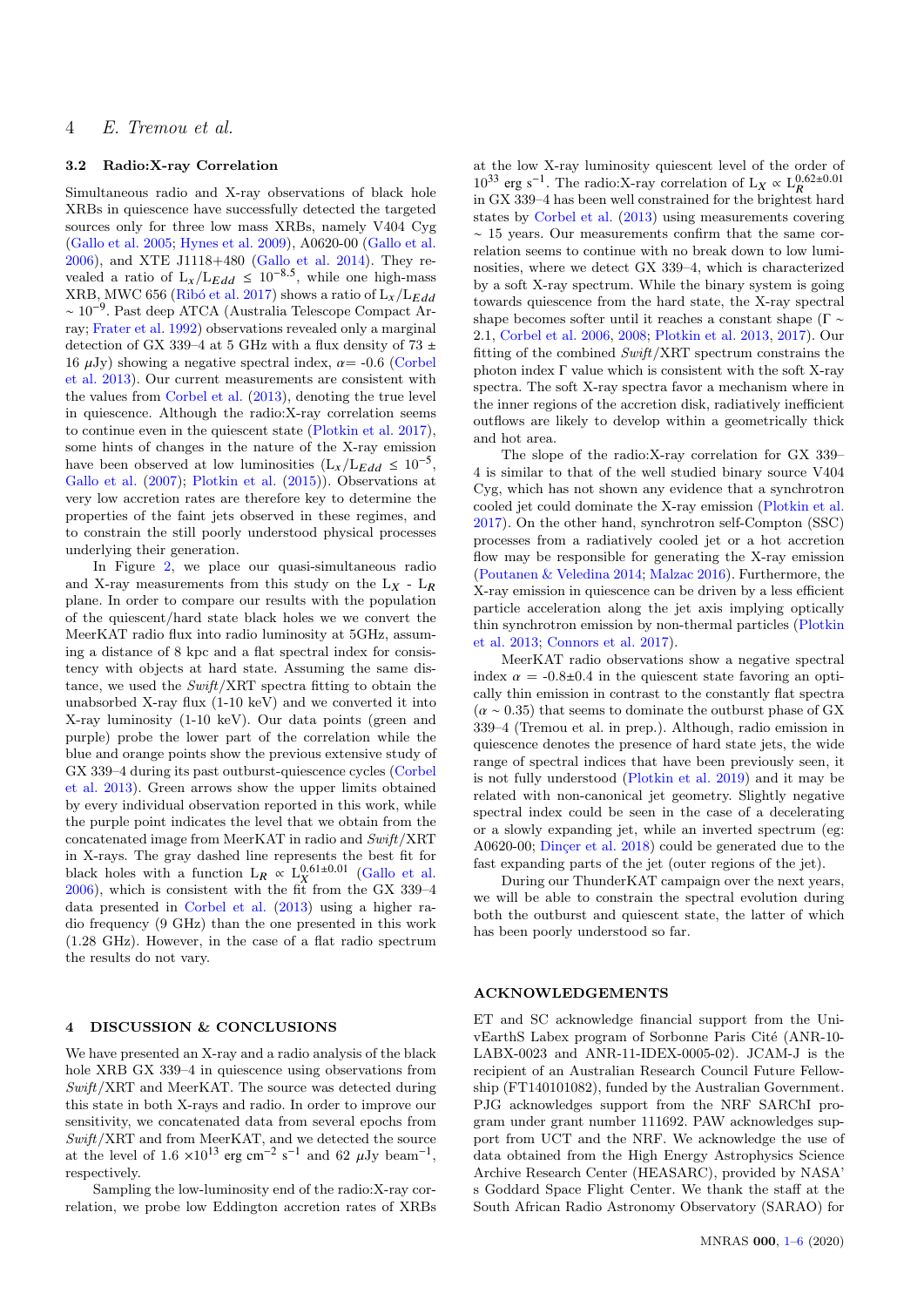

Figure 2. The  $L_X$  -  $L_R$  correlation of quiescent/hard state black holes in grey using the database by [Bahramian et al.](#page-4-26) [\(2018\)](#page-4-26). GX 339-4 is shown in blue squares (outburst) and blue arrows (upper limits) from [Corbel et al.](#page-4-5) [\(2013\)](#page-4-5). The individual simultaneous measurements of MeerKAT and Swift/XRT of this study are shown in green arrows and in purple (diamond), we show the detection in the quiescent state. The blue one denotes the quiescence level from the deep study that has been presented in [Corbel et al.](#page-4-5) [\(2013\)](#page-4-5) while the gray dashed line corresponds to their fit with a function of the form  $L_R \propto L_X^{0.61\pm0.01}$ . Quiescent black holes (A0620-00, V404 Cyg, XTE JJ1118+480 and MWC 656), that have been detected, are also over-plotted in circles.

scheduling these observations. The MeerKAT telescope is operated by the South African Radio Astronomy Observatory, which is a facility of the National Research Foundation, an agency of the Department of Science and Innovation. This work was carried out in part using facilities and data processing pipelines developed at the Inter-University Institute for Data Intensive Astronomy (IDIA). IDIA is a partnership of the Universities of Cape Town, of the Western Cape and of Pretoria. We acknowledge the use of the Nançay Data Center, hosted by the Nançay Radio Observatory (Observatoire de Paris-PSL, CNRS, Université d' Orléans), and also supported by Region Centre-Val de Loire.

### **REFERENCES**

- <span id="page-4-14"></span>Arnaud K. A., 1996, in Jacoby G. H., Barnes J., eds, Astronomical Society of the Pacific Conference Series Vol. 101, Astronomical Data Analysis Software and Systems V. p. 17
- <span id="page-4-26"></span>Bahramian A., et al., 2018, Radio/X-ray correlation database for X-ray binaries, [doi:10.5281/zenodo.1252036,](http://dx.doi.org/10.5281/zenodo.1252036) [https://doi.](https://doi.org/10.5281/zenodo.1252036) [org/10.5281/zenodo.1252036](https://doi.org/10.5281/zenodo.1252036)
- <span id="page-4-13"></span>Burrows D. N., et al., 2000, in Flanagan K. A., Siegmund O. H., eds, Society of Photo-Optical Instrumentation Engineers (SPIE) Conference Series Vol. 4140, X-Ray and Gamma-Ray Instrumentation for Astronomy XI. pp 64–75, [doi:10.1117/12.409158](http://dx.doi.org/10.1117/12.409158)
- <span id="page-4-15"></span>Cadolle Bel M., et al., 2011, [A&A,](http://dx.doi.org/10.1051/0004-6361/201117684) [534, A119](https://ui.adsabs.harvard.edu/abs/2011A&A...534A.119C)
- <span id="page-4-24"></span>Connors R. M. T., et al., 2017, [MNRAS,](http://dx.doi.org/10.1093/mnras/stw3150) [466, 4121](https://ui.adsabs.harvard.edu/abs/2017MNRAS.466.4121C)
- <span id="page-4-1"></span>Corbel S., Fender R. P., Tzioumis A. K., Nowak M., McIntyre V., Durouchoux P., Sood R., 2000, A&A, [359, 251](https://ui.adsabs.harvard.edu/abs/2000A&A...359..251C)
- <span id="page-4-21"></span><span id="page-4-4"></span>Corbel S., Nowak M. A., Fender R. P., Tzioumis A. K., Markoff S., 2003, [A&A,](http://dx.doi.org/10.1051/0004-6361:20030090) [400, 1007](https://ui.adsabs.harvard.edu/abs/2003A&A...400.1007C)
- <span id="page-4-22"></span>Corbel S., Tomsick J. A., Kaaret P., 2006, [ApJ,](http://dx.doi.org/10.1086/498230) [636, 971](https://ui.adsabs.harvard.edu/abs/2006ApJ...636..971C)
- <span id="page-4-23"></span>Corbel S., Koerding E., Kaaret P., 2008, [MNRAS,](http://dx.doi.org/10.1111/j.1365-2966.2008.13542.x) [389, 1697](https://ui.adsabs.harvard.edu/abs/2008MNRAS.389.1697C)
- <span id="page-4-5"></span>Corbel S., Coriat M., Brocksopp C., Tzioumis A. K., Fender R. P., Tomsick J. A., Buxton M. M., Bailyn C. D., 2013, [MNRAS,](http://dx.doi.org/10.1093/mnras/sts215) [428, 2500](https://ui.adsabs.harvard.edu/abs/2013MNRAS.428.2500C)
- <span id="page-4-8"></span>Coriat M., et al., 2011, [MNRAS,](http://dx.doi.org/10.1111/j.1365-2966.2011.18433.x) [414, 677](https://ui.adsabs.harvard.edu/abs/2011MNRAS.414..677C)
- <span id="page-4-25"></span>Dinçer T., Bailyn C. D., Miller-Jones J. C. A., Buxton M., Mac-Donald R. K. D., 2018, [ApJ,](http://dx.doi.org/10.3847/1538-4357/aa9a46) [852, 4](https://ui.adsabs.harvard.edu/abs/2018ApJ...852....4D)
- <span id="page-4-12"></span>Driessen L. N., et al., 2020, [MNRAS,](http://dx.doi.org/10.1093/mnras/stz3027) [491, 560](https://ui.adsabs.harvard.edu/abs/2020MNRAS.491..560D)
- <span id="page-4-9"></span>Falcke H., Körding E., Markoff S., 2004, [A&A,](http://dx.doi.org/10.1051/0004-6361:20031683) [414, 895](https://ui.adsabs.harvard.edu/abs/2004A&A...414..895F)
- <span id="page-4-2"></span>Fender R. P., 2001, [MNRAS,](http://dx.doi.org/10.1046/j.1365-8711.2001.04080.x) [322, 31](https://ui.adsabs.harvard.edu/abs/2001MNRAS.322...31F)
- <span id="page-4-3"></span>Fender R. P., Gallo E., Jonker P. G., 2003, [MNRAS,](http://dx.doi.org/10.1046/j.1365-8711.2003.06950.x) [343, L99](https://ui.adsabs.harvard.edu/abs/2003MNRAS.343L..99F)
- Fender R. P., Gallo E., Russell D., 2010, [MNRAS,](http://dx.doi.org/10.1111/j.1365-2966.2010.16754.x) [406, 1425](https://ui.adsabs.harvard.edu/abs/2010MNRAS.406.1425F)
- <span id="page-4-11"></span>Fender R., et al., 2017, arXiv e-prints, [p. arXiv:1711.04132](https://ui.adsabs.harvard.edu/abs/2017arXiv171104132F)
- <span id="page-4-19"></span>Frater R. H., Brooks J. W., Whiteoak J. B., 1992, Journal of Electrical and Electronics Engineering Australia, [12, 103](https://ui.adsabs.harvard.edu/abs/1992JEEEA..12..103F)
- <span id="page-4-10"></span>Froning C. S., et al., 2011, [ApJ,](http://dx.doi.org/10.1088/0004-637X/743/1/26) [743, 26](https://ui.adsabs.harvard.edu/abs/2011ApJ...743...26F)
- <span id="page-4-16"></span>Gallo E., Fender R., Corbel S., 2003a, The Astronomer's Telegram, [196, 1](https://ui.adsabs.harvard.edu/abs/2003ATel..196....1G)
- <span id="page-4-6"></span>Gallo E., Fender R. P., Pooley G. G., 2003b, [MNRAS,](http://dx.doi.org/10.1046/j.1365-8711.2003.06791.x) [344, 60](https://ui.adsabs.harvard.edu/abs/2003MNRAS.344...60G)
- <span id="page-4-17"></span>Gallo E., Fender R. P., Hynes R. I., 2005, [MNRAS,](http://dx.doi.org/10.1111/j.1365-2966.2004.08503.x) [356, 1017](https://ui.adsabs.harvard.edu/abs/2005MNRAS.356.1017G)
- <span id="page-4-18"></span>Gallo E., Fender R. P., Miller-Jones J. C. A., Merloni A., Jonker P. G., Heinz S., Maccarone T. J., van der Klis M., 2006, [MN-](http://dx.doi.org/10.1111/j.1365-2966.2006.10560.x)[RAS,](http://dx.doi.org/10.1111/j.1365-2966.2006.10560.x) [370, 1351](https://ui.adsabs.harvard.edu/abs/2006MNRAS.370.1351G)
- <span id="page-4-20"></span>Gallo E., Migliari S., Markoff S., Tomsick J. A., Bailyn C. D., Berta S., Fender R., Miller-Jones J. C. A., 2007, [ApJ,](http://dx.doi.org/10.1086/521524) [670,](https://ui.adsabs.harvard.edu/abs/2007ApJ...670..600G) [600](https://ui.adsabs.harvard.edu/abs/2007ApJ...670..600G)
- <span id="page-4-0"></span>Gallo E., Homan J., Jonker P. G., Tomsick J. A., 2008, [ApJ,](http://dx.doi.org/10.1086/591230) [683,](https://ui.adsabs.harvard.edu/abs/2008ApJ...683L..51G) [L51](https://ui.adsabs.harvard.edu/abs/2008ApJ...683L..51G)
- <span id="page-4-7"></span>Gallo E., Miller B. P., Fender R., 2012, [MNRAS,](http://dx.doi.org/10.1111/j.1365-2966.2012.20899.x) [423, 590](https://ui.adsabs.harvard.edu/abs/2012MNRAS.423..590G)